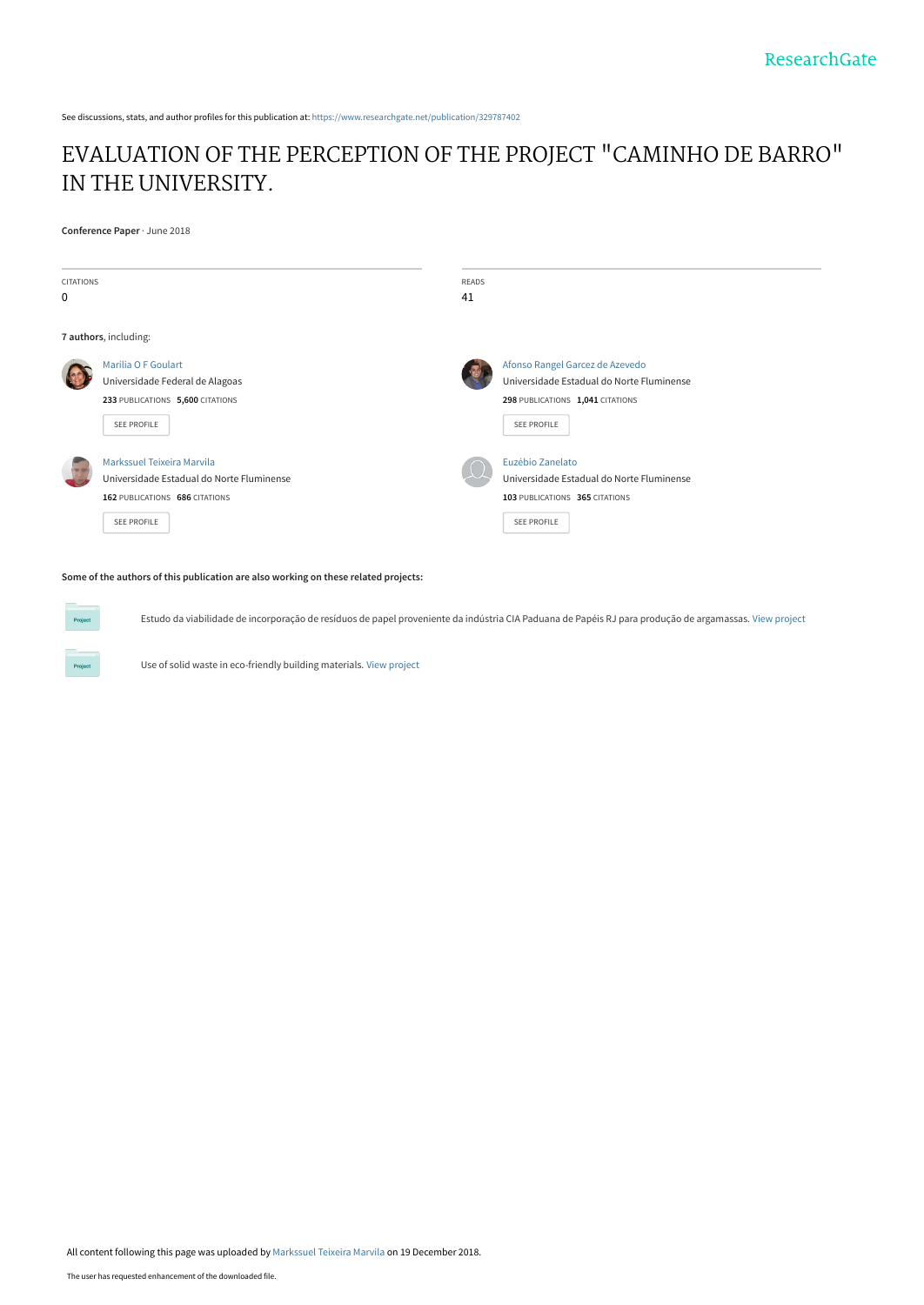



# EVALUATION OF THE PERCEPTION OF THE PROJECT "CAMINHOS DE BARRO" IN THE UNIVERSITY.

Goulart, M.A.<sup>1</sup>; Azevedo, A.R.G.<sup>1</sup>; Marvila, M.T.<sup>1</sup>; Alexandre, J.<sup>1</sup>; Xavier, G.C.<sup>1</sup>;

Zanelato, E.B.<sup>1</sup>; Rizzo, I.<sup>1</sup>

<sup>1</sup>Universidade Estadual do Norte Fluminense Darcy Ribeiro Av. Alberto Lamego, 2000, Campos dos Goytacazes, RJ, Brasil, 28013-602 \*markssuel@hotmail.com

### **Abstract**

The "Caminhos de Barro" project is an extension project developed by the Universidade Estadual do Norte Fluminense, which was established with the objective of creating an alternative and privileged educational space for the artistic, cultural and technical formation of the community of São Sebastião (district of city of Campos dos Goytacazes - RJ), aiming, above all, to encourage and disseminate the production of ceramic art tied to scientific knowledge. In addition to leverage the process of economic development of the Ceramic Pole of the region, fomented by the government of the State of Rio de Janeiro. To evaluate the participants' perception of the project, a questionnaire was developed that analyzes the people's views on the program. In addition, at the end of the evaluation stage, participants were offered courses on the subject, to expose what has been developed in the project and to disseminate the knowledge of the area of ceramic art. From the graphical analysis of the questionnaires answered, plans were drawn up for improvements of the project in progress and for the dissemination of the same. Actions were carried out with the aim of reaching more people, raising the community's interest in the area, disseminating knowledge in a correct way and encouraging greater income generation for those involved.

Keywords: *Caminhos de barro, extension project, ceramics, art.*

# **Introduction**

The history of pottery is fully linked with the history of mankind and its evolution, the ceramics industry is considered by some scholars to be the oldest of industries [1]. In the municipality of Campos dos Goytacazes, in the interior of the state of Rio de Janeiro, is accomplished is no different.

The prominent municipality, located in the northern region of the State of Rio de Janeiro, with an area of 4,032 km2 and a population of 429,667 inhabitants, presents a vast reserve of clay materials, which led to the development of the red ceramic market in the region [2].

The red ceramic industry, which comes from the burning of clay materials and produces various utensils such as ceramic blocks, bricks, tiles and handicrafts, generates several direct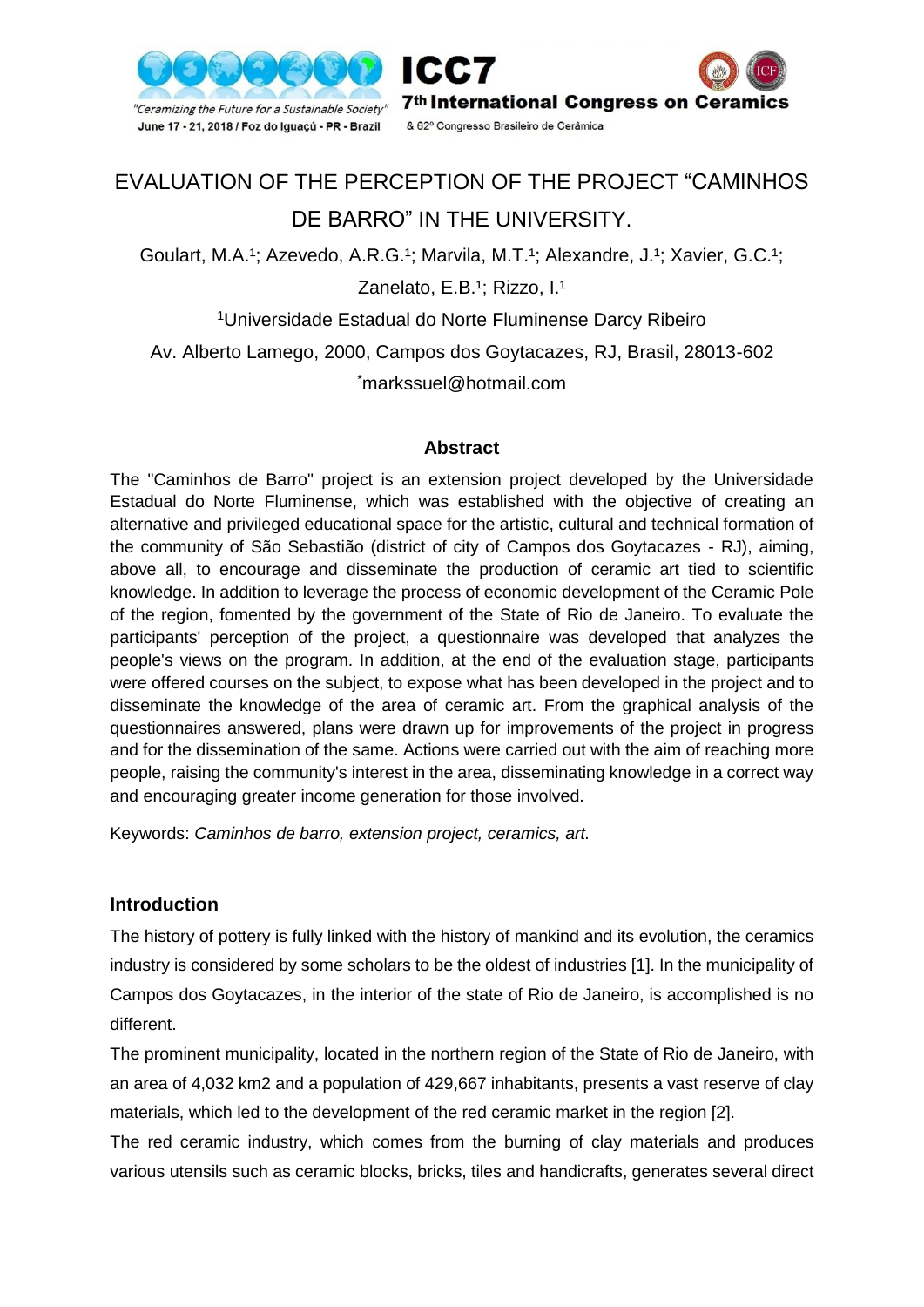



June 17 - 21, 2018 / Foz do Iguaçú - PR - Brazil

"Ceramizing the Future for a Sustainable Society" 7<sup>th</sup> International Congress on Ceramics

& 62º Congresso Brasileiro de Cerâmica

and indirect jobs in Campos dos Goytacazes, being one of the main commercial activities of the region [3]. However, the jobs currently generated by the Campos dos Goytacazes ceramic industries, according to the type of activities carried out, exclude those that do not meet the profile required for the activity, since all work developed requires physical effort. People who do not meet this profile can be perfectly inserted in complementary projects such as ceramic art (crafts), which the workforce is extremely diversified and humanized, where talent, research and skills can be shared in groups, emphasizing a socioeconomic and cultural rescue.

The pieces produced in the industrial process are of low added value, conditioning in average 2.5 kg of clay to R\$ 0.45. The handicraft work developed by the Mud Paths Project significantly changes this reality, increasing the raw material value added from R \$ 0.45 to R\$ 150.00 (average), when compared to the same mass used to produce a brick or tile [4].

The "Caminhos de Barro" project was created as a percussion of the idea of social inclusion through ceramic art, implemented by the UENF in the year 2000, with the purpose of enabling handicraft ceramics to exclude communities from the industrial process of producing bricks and tiles. In this context, associated with the need to restore, in its broad sense, the dignity lost at work, as well as establishing new perspectives for the future was the scenario for the Paths of Mud Project - Dissemination of Art-Ceramics. This initiative seeks to leverage a pole of ceramic crafts in the region with a focus on the Baixada Camper, generating alternative work and socio-economic and cultural expansion for the region [4]. For the success and differentiation of the ceramic artifacts produced by the craftsmen, the technological support of the productive processes and the knowledge of the raw materials used are of extreme importance, which is done by the technical team of this project in partnership with the infrastructure of the Laboratory of Civil Engineering of UENF, LECIV.

#### **Materials and methods**

To evaluate the perception of society about the project, three sample groups were initially created, which were divided among the group of university students from the city of Campos, which will be called GS (General Students), students of the public network where the project is inserted, US (UENF Students), and members of the camper society who are involved in the core of art, ART (core of art). For the formation of GS, the data of all the students duly enrolled in all the university centers of the city were analyzed, which according to the surveys totals 18700 students in 10 centers. From this total, a sample of 10%, a percentage previously adopted, was taken, following the simple random sampling method [5-7], totaling 1870 people, equally divided among all universities, to ensure a diversified sampling. In the US composition, the total number of students enrolled in the UENF was counted, and the same sample of 10% of the university was chosen, totaling 480 people, with a proportional division between the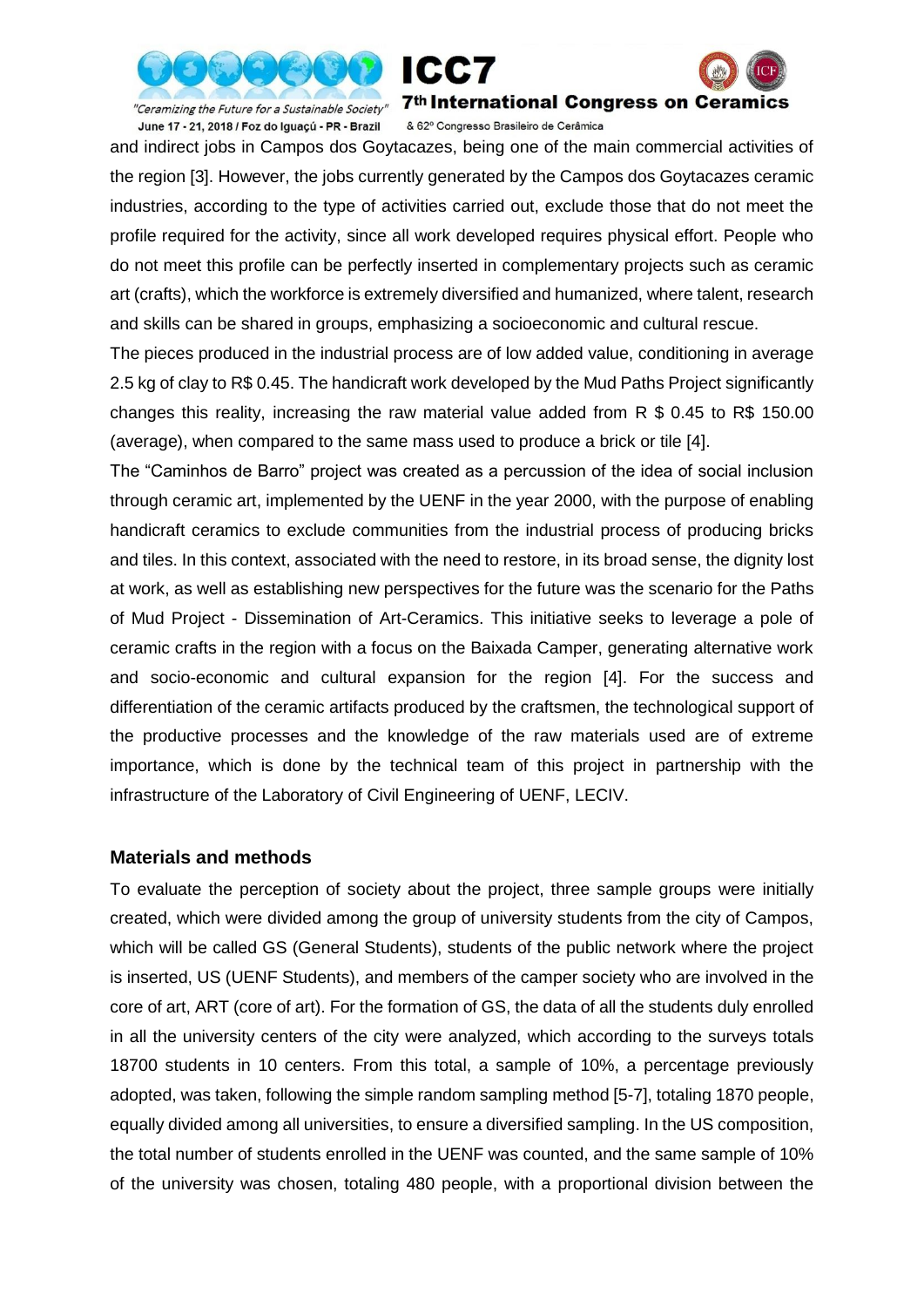



"Ceramizing the Future for a Sustainable Society" June 17 - 21, 2018 / Foz do Iguaçú - PR - Brazil

& 62º Congresso Brasileiro de Cerâmica

different nuclei. Finally, to compose the ART, art exhibition sites were evaluated in the city, and a 10% sample was taken in relation to the total number of people who visit these events, totaling 120 people.

After defining the sample sets, a questionnaire was elaborated, with 8 objective questions, which was applied to each participant in their respective group and answered anonymously. For the application of the tests, the research team had the help of 30 people, among them students of scientific initiation, masters and doctoral students of the university. In the questionnaire, after the first and fifth questions, when the participant answered negatively, it was explained in what consisted of an extension project, and specifically, how the Mud Paths extension project in UENF was given, so that it would be possible to continue the project. The questionnaire applied is shown in Table 1.

| Number         | Question                                                                      |
|----------------|-------------------------------------------------------------------------------|
| 1              | Do you know any extension projects? Answer yes or no.                         |
| 2              | On a scale of 0 to 10, what importance do you attach to extension             |
|                | projects in public universities?                                              |
| 3              | On a scale of 0 to 10, what is the qualification potential of people involved |
|                | in extension projects?                                                        |
| 4              | On a scale of 0 to 10, what is your interest in participating in an extension |
|                | project?                                                                      |
| 5              | Do you know the "Caminhos de Barro" project, which was developed at           |
|                | UENF? Answer yes or no.                                                       |
| 6              | On a scale of 0 to 10, what importance do you attach to the "Caminhos"        |
|                | de Barro" project?                                                            |
| $\overline{7}$ | On a scale of 0 to 10, what evaluation would you give the project for the     |
|                | development of local art?                                                     |
| 8              | On a scale of 0 to 10, what assessment would you give to the project for      |
|                | the region's socio-economic development?                                      |

Table 1 – Questionnaire applied

The aim of the questions was to verify the knowledge of those involved about the project, to analyze which information greater dissimilarity has, to verify the visibility of the program in the society that is inserted, and to investigate the interest of each one for the continuity of the project.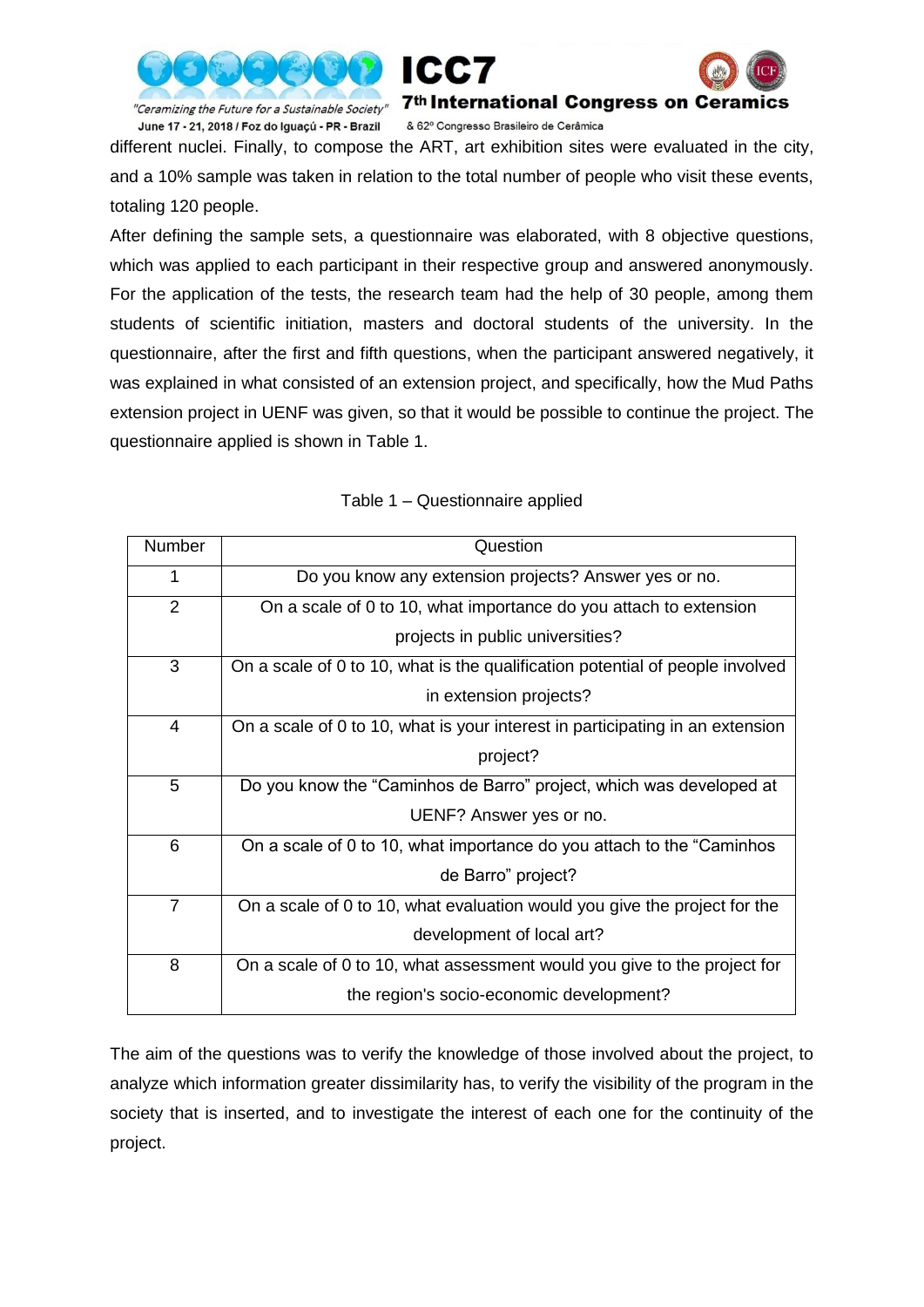



After obtaining the answers of all the questionnaires, pie charts were created to analyze the

YES and NO responses, and bar graphs for the remaining data.

### **Results and discussion**

Figures 1 and 2 below show the answers of each group analyzed, for the questions with answers of YES and NO the values obtained are in percentage of participants, for the other questions were made the averages of the note given by each person in their respective group and obtained an average note per issue.

Regarding the first and fifth questions, an expected result was obtained for the research, since the people enrolled in the UENF, that is, the students, have greater access to information about extension projects and, specifically, the Mud Paths project. This was achieved from the insertion of the program in the university, since the project exposes its works in booths located in the UENF when events occur. What was unprecedented was the interest of the participants of the ART group, who were not aware of projects like this one, and questions after the enlightenment about the project got very high marks. Question 4, referring to the participation of people in extension projects, also obtained an expected result in relation to the US group, since due to the large offer of scholarship programs in the university, such as assistance, Bolsa PIBIC and PIBID, students have less interest in the extension scholarship. For questions 6 and 7, concerning the role of clay paths in socio-economic and artistic development, significant notes were obtained, which confirm the achievement of the objective of the program, which aims to provide improvements in the exposed aspects.



Figure 1 - Answers to questions Q2, Q3, Q4, Q6, Q7 and Q8.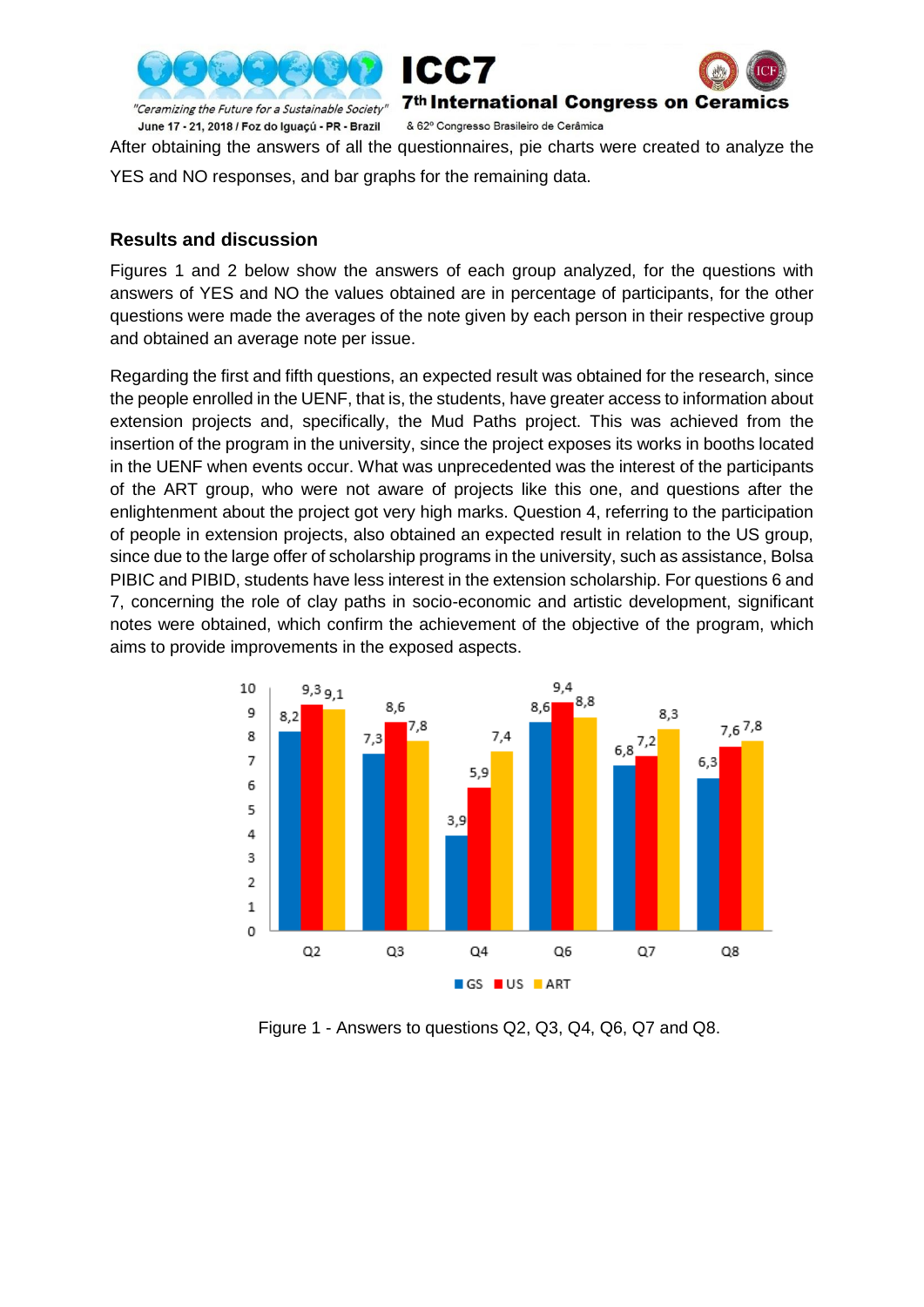

Figure 2 - Answers to questions Q1 and Q5.

# **Conclusions**

From the results obtained in questions 2 and 3 it was possible to conclude that the three groups believe that extension projects are significant in universities and have a high qualification potential for the people involved in them. With question 4, it was possible to infer that although the participants attach importance to extension projects, they do not show as much interest in being part of one, which can be explained by the people's commitment to other issues and personal issues. With questions 6, 7 and 8, answers were obtained regarding the importance of the Mud Trail Project, which confirmed that the program's purpose has been achieved and the specific objectives of providing improvements to the community involved are being fulfilled and recognized.

Based on questions 1 and 5, it was possible to perceive that there is a flaw in the issue of disclosure, since in the groups not included in the UENF less than 40% were abreast of what the extension projects consist of, and specifically in relation to the Mud Paths, less than 20% of participants in GS and ART groups were aware of the program. Therefore, the team responsible for evaluating the perception of the project at the university invited the participants who did not know the program to participate in a course, in which they clarified the doubts about the objectives and actions carried out, put into the agenda the ideas of the project and the of the idealizers in relation to the community involved. In addition to entering the participants in this medium, showing the products made, the means and methods of production, the raw material and the artists involved.